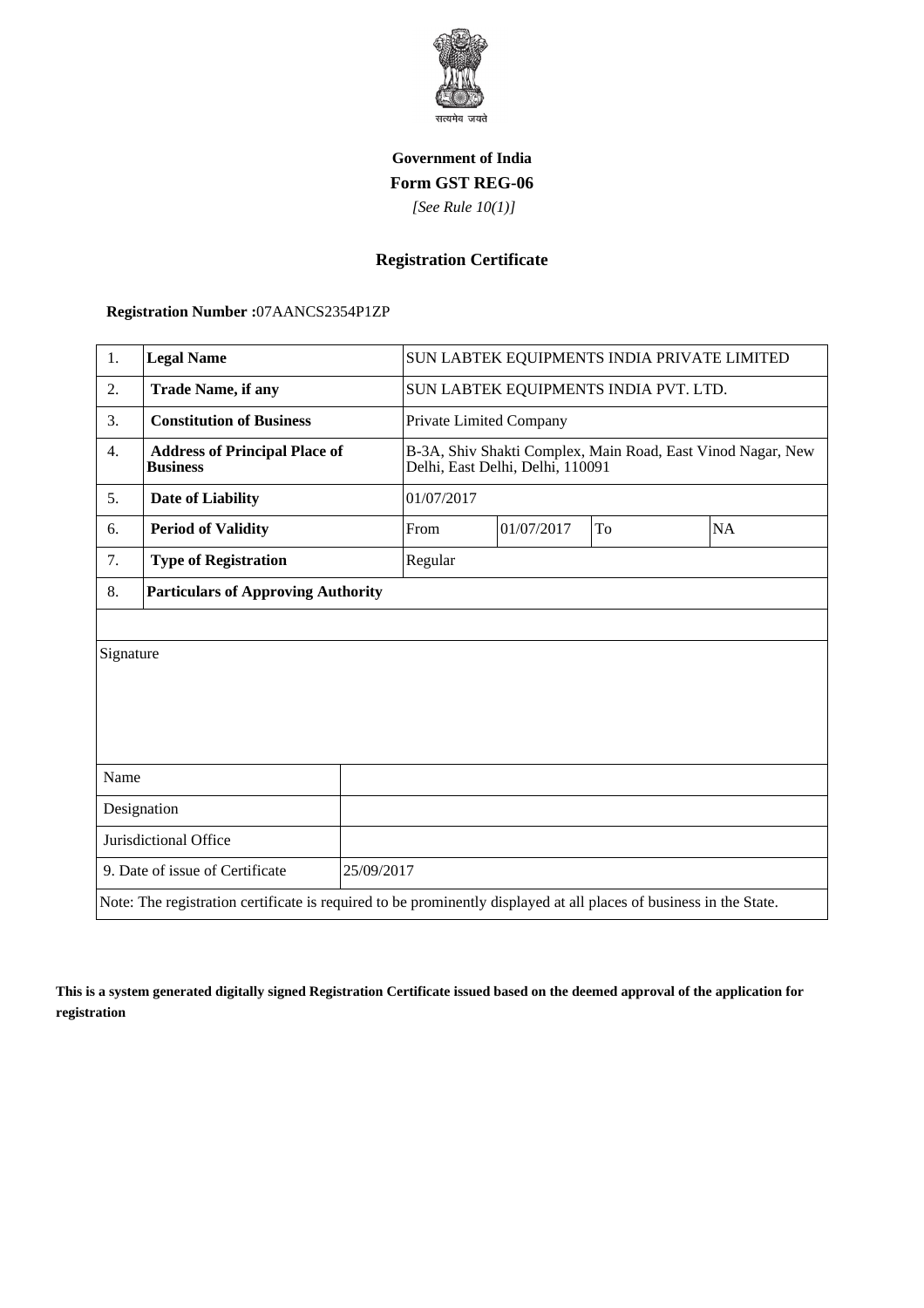

 GSTIN 07AANCS2354P1ZP Legal Name SUN LABTEK EQUIPMENTS INDIA PRIVATE LIMITED Trade Name, if any SUN LABTEK EQUIPMENTS INDIA PVT. LTD.

## **Details of Additional Places of Business**

Total Number of Additional Places of Business in the State 1

Sr. No. Address

1 B-3A, SHIV SHAKTI COMPLEX, MAIN ROAD, EAST VINOD NAGAR, East Delhi, Delhi, 110091